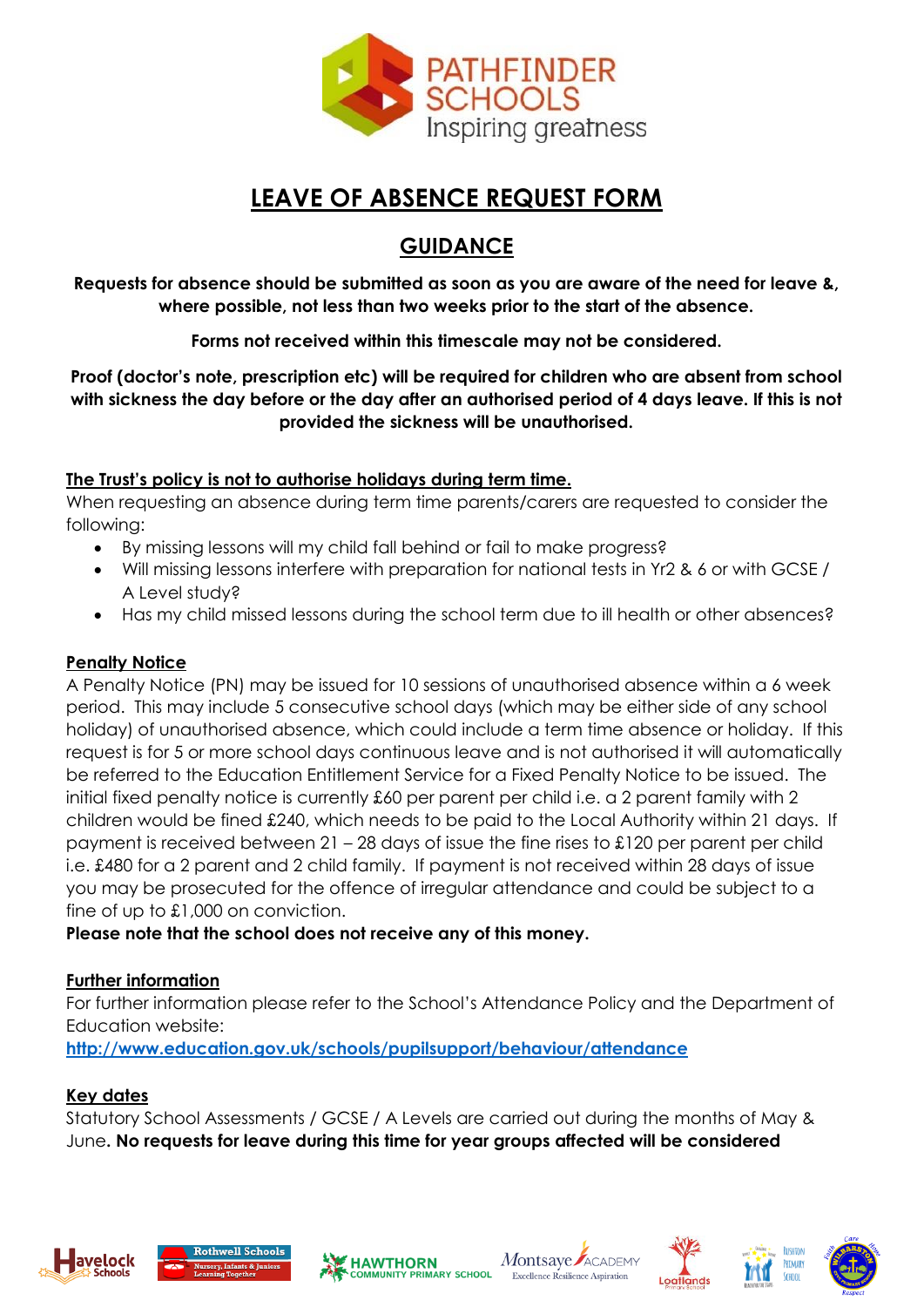

### **REQUEST FOR LEAVE OF ABSENCE**

| Name of parent/carer completing this form:                                                                                                                                                                                                                                                                                                                        |                                                              |                           |                                                                                                       |  |
|-------------------------------------------------------------------------------------------------------------------------------------------------------------------------------------------------------------------------------------------------------------------------------------------------------------------------------------------------------------------|--------------------------------------------------------------|---------------------------|-------------------------------------------------------------------------------------------------------|--|
| <b>Relationship to pupil:</b>                                                                                                                                                                                                                                                                                                                                     |                                                              |                           |                                                                                                       |  |
| Name of pupil(s):                                                                                                                                                                                                                                                                                                                                                 |                                                              | <b>Class/Tutor group:</b> |                                                                                                       |  |
| Name of pupil(s) at other Pathfinder Schools where absence is also being requested:                                                                                                                                                                                                                                                                               |                                                              |                           |                                                                                                       |  |
| Pupil(s):                                                                                                                                                                                                                                                                                                                                                         | <b>Class/Tutor Group:</b>                                    |                           | School:                                                                                               |  |
|                                                                                                                                                                                                                                                                                                                                                                   |                                                              |                           |                                                                                                       |  |
| Number of days requested:                                                                                                                                                                                                                                                                                                                                         |                                                              |                           |                                                                                                       |  |
| I request permission for my child (ren) named above to be absent from school for the following<br>reasons (this must be completed):                                                                                                                                                                                                                               |                                                              |                           |                                                                                                       |  |
| Parental confirmation - both boxes must be ticked otherwise this could delay your request<br>I have included/attached evidence (appointment card / letter / etc) to accompany this form<br>as I understand that the school has a responsibility to know where my child is during term time<br>I understand the circumstances when a penalty notice may be issued. |                                                              |                           |                                                                                                       |  |
|                                                                                                                                                                                                                                                                                                                                                                   |                                                              |                           |                                                                                                       |  |
|                                                                                                                                                                                                                                                                                                                                                                   | with parental responsibility if living at separate addresses |                           | Although we do not insist that both parents sign, the completed form will be returned to both parents |  |
| FOR OFFICE USE ONLY:                                                                                                                                                                                                                                                                                                                                              |                                                              |                           |                                                                                                       |  |
|                                                                                                                                                                                                                                                                                                                                                                   |                                                              |                           | Attendance during previous year: %                                                                    |  |

**Number of days requested to date:…………..**

**Authorised days:………….. Unauthorised days: …………..**